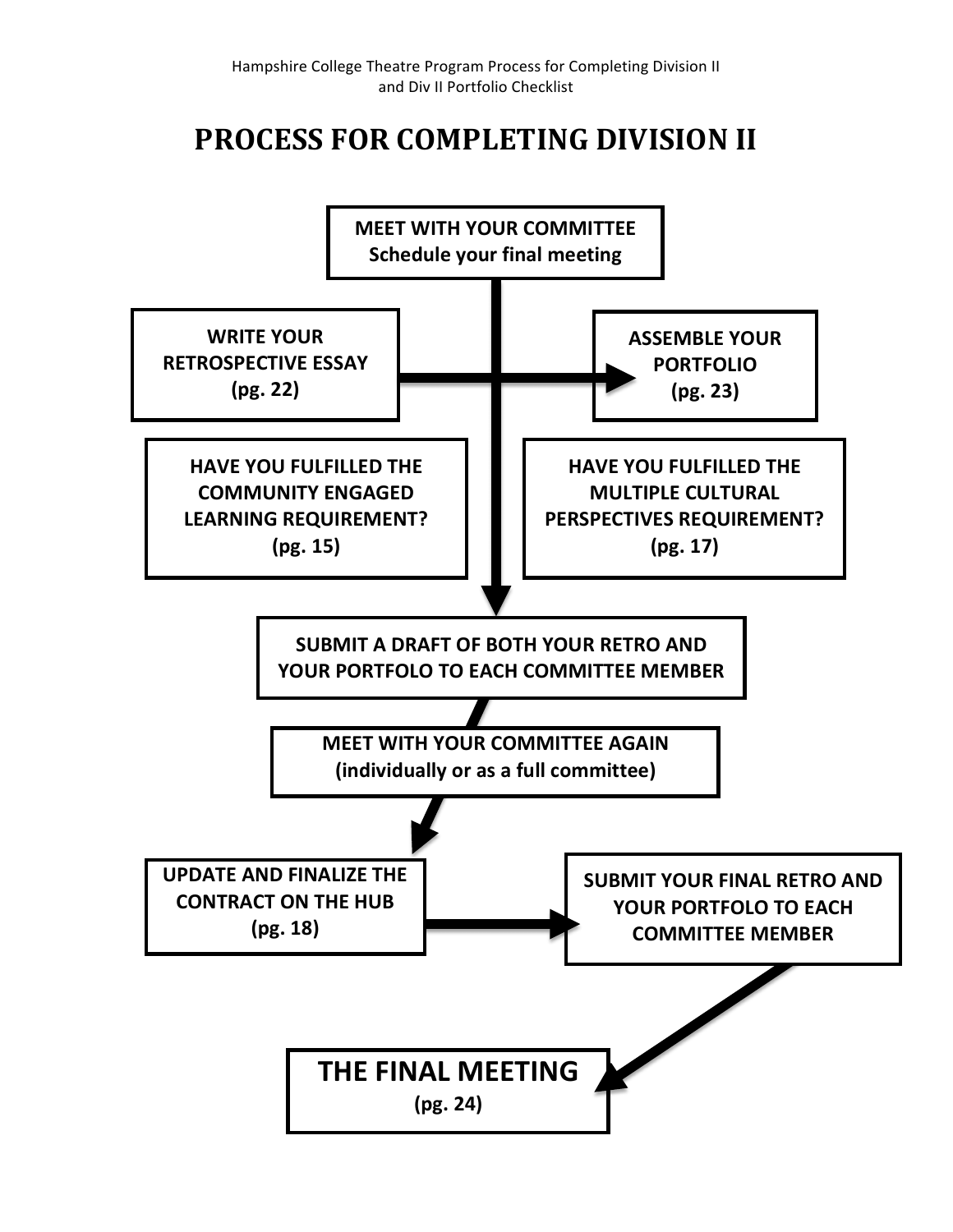## **THE RETROSPECTIVE ESSAY**

We have talked a lot about the contract and the various part of the contract that involve careful decision-making before you finish Div II. The conclusion of the Division II is punctuated by the handing in of a portfolio that includes a retrospective. Next we will talk about the organization of that portfolio, but first let's look at the real centerpiece of the portfolio: the retrospective.

This is a document that tries to encapsulate the last two years of your academic life. If you remember our discussion of the contract, we mentioned the "Main Questions to be Explored." The retrospective is an attempt to answer those questions. It provides a conceptual description of your Division II work. It should reference the courses and learning activities and demonstrate how all the parts fit together to make a conceptually coherent program of study. It may do so directly in the form of an essay or it may do so by combining the answers to the questions with reflections on what you have learned, how you've learned it and where you want to go next with your studies. The retrospective is not about *how* the process happened, your committee knows that. It is about what you *learned* in that process. That is what your committee does not know and wants to know. Organizationally, the retrospective is the main document of the portfolio (for those of you who can't work without numbers: the retrospective is usually about fifteen pages long. Depending on your study and work it may be longer. It should probably not be shorter). IT WILL PROBABLY GO THROUGH SEVERAL REVISIONS. You may find the Writing Center particularly helpful at this point. If you feel stymied on how to get started, the Center can help you get going. They are a real resource!

Again, you may want to look at other Division IIs in the theatre offices or at the Advising Center and STAR. You may not like the retros you read, but they may better inform you as to how yours will be even better! In the last semester of your Division II studies you should arrange with your committee a timetable for submitting a draft of this retrospective several weeks ahead of the final meeting. Figure on one month from the first draft to the second draft and then to the final retro. This will give you time to respond to the suggestions and notes the committee attaches to the draft. The final, revised retrospective is submitted as part of the portfolio (one for each member of the committee) prior to the final meeting. Allow at least one week (two is better) for the committee to read and reflect on your portfolio prior to the final meeting.

# **THE PORTFOLIO**

Your portfolio documents the work of your Div II. You should be selective about what work goes into it and be creative about how you put it together. Here's what it should include:

- 1) Your revised contract (including a list of all courses taken with the semester and year taken, professor, and/or 5C grade)
- 2) All evaluations for courses (including your self-evaluations) and other learning experiences that are part of your Div II (reprinted from the Hub), including five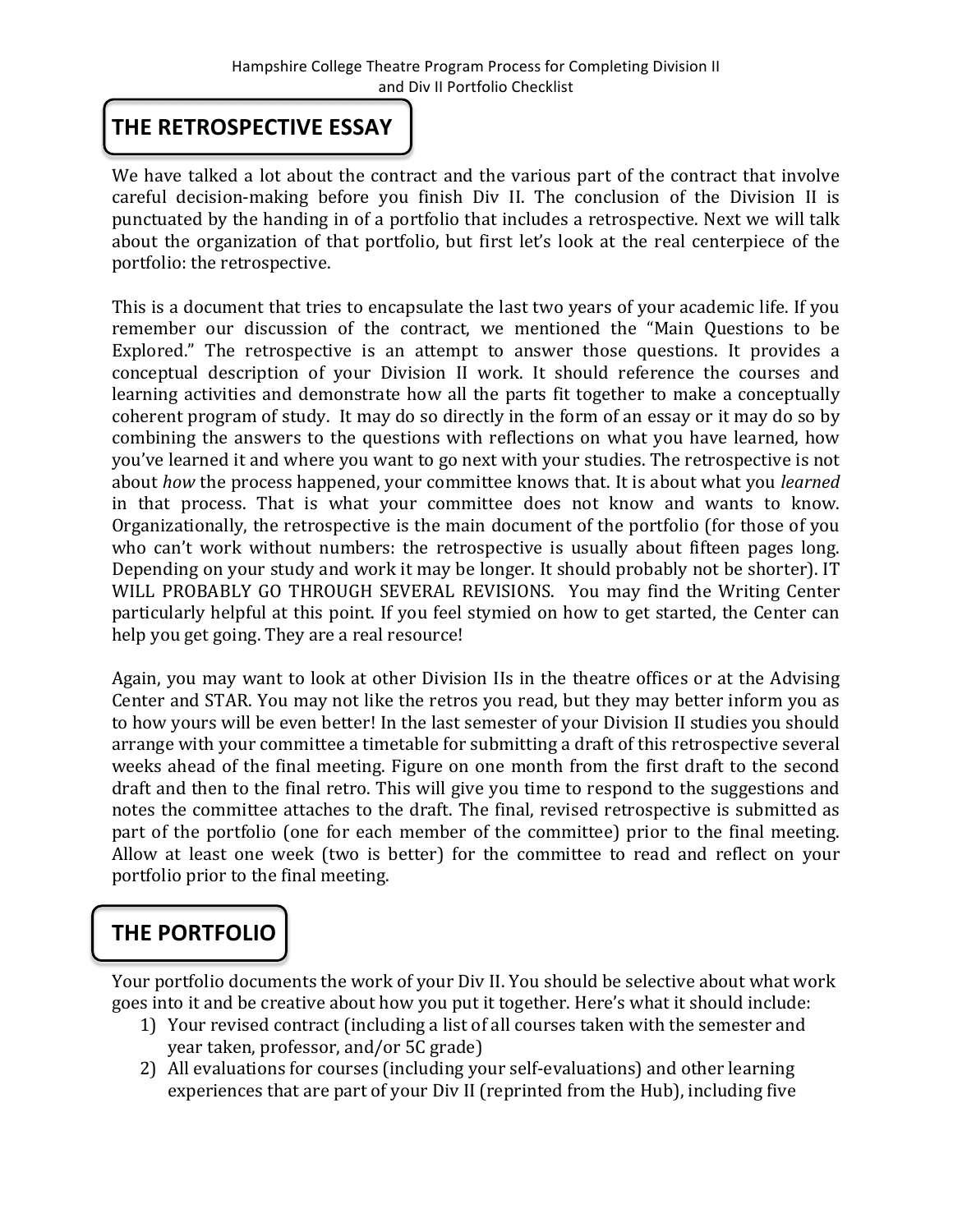college grades, transcripts from other institutions, and additional letters of evaluation or recommendation applicable to your work. Make sure there is complete correspondence between what you listed on the Hub and the evaluations/grades put in the portfolio.

- 3) Your **retrospective essay**. This is an essay that describes your concentration, discusses the experiences and questions that brought you to your Div II, describes changes in your thinking, and ends with your ideas about potential Division III work. A good retrospective is thematic and not simply a chronological description of your coursework. The essay should also point the reader to important work. It is a guide to the portfolio.
- 4) Your selected work organized in a logical way (usually students use dividers to mark different sections of a binder devoted to different disciplines, courses, etc.). Include a **cover sheet introducing each section or paper** explaining what it is and why it's included. If in your retrospective essay you mention a book you have read or a paper you have written that marked an intellectual turning point, make sure that the book or paper is represented in your portfolio. Similarly, if a professor singles out a particular paper or project for criticism or praise, it is helpful to see it in the portfolio.
	- a. Include original copies of important papers with professors' comments.
	- b. There should be papers that show your ability to use the literature(s) of your field(s) and to formulate and argument. These abilities, along with the challenges you faced and solutions you employed, are worth discussing in the retrospective.
	- c. Programs, photographs, slides, light plots, renderings, technical drawings, reviews or other documentation of learning activities
	- d. Consider and negotiate this with your committee how to best present visual or audio work that you are including  $-$  e.g. printed images, images or tracks on CD/DVD, or original work shown in the final meeting.
	- e. Prepare work so it makes sense to the reader. For example, if you had an internship, do not simply include a daily journal. Write a short paper about the experience using excerpts from your journal to show your thinking and the experiences that affected it. Be creative in including non-course related work.
	- f. You might choose to include a process or progress section to demonstrate your growth in an important skill. For example, if your writing has really come along in your Div II, you can have a section showing the change over time; you could show multiple drafts of a paper to show how you revise your written work.
	- g. Theatre concentrators should include crew requirement completion forms and
	- h. Your play reading responses
	- i. You might also choose to include a bibliography of other readings that you have done during your Division II, including what you read outside of courses.
	- j. Some students also include a list of all the shows they saw during their Division II along with a brief description of each piece.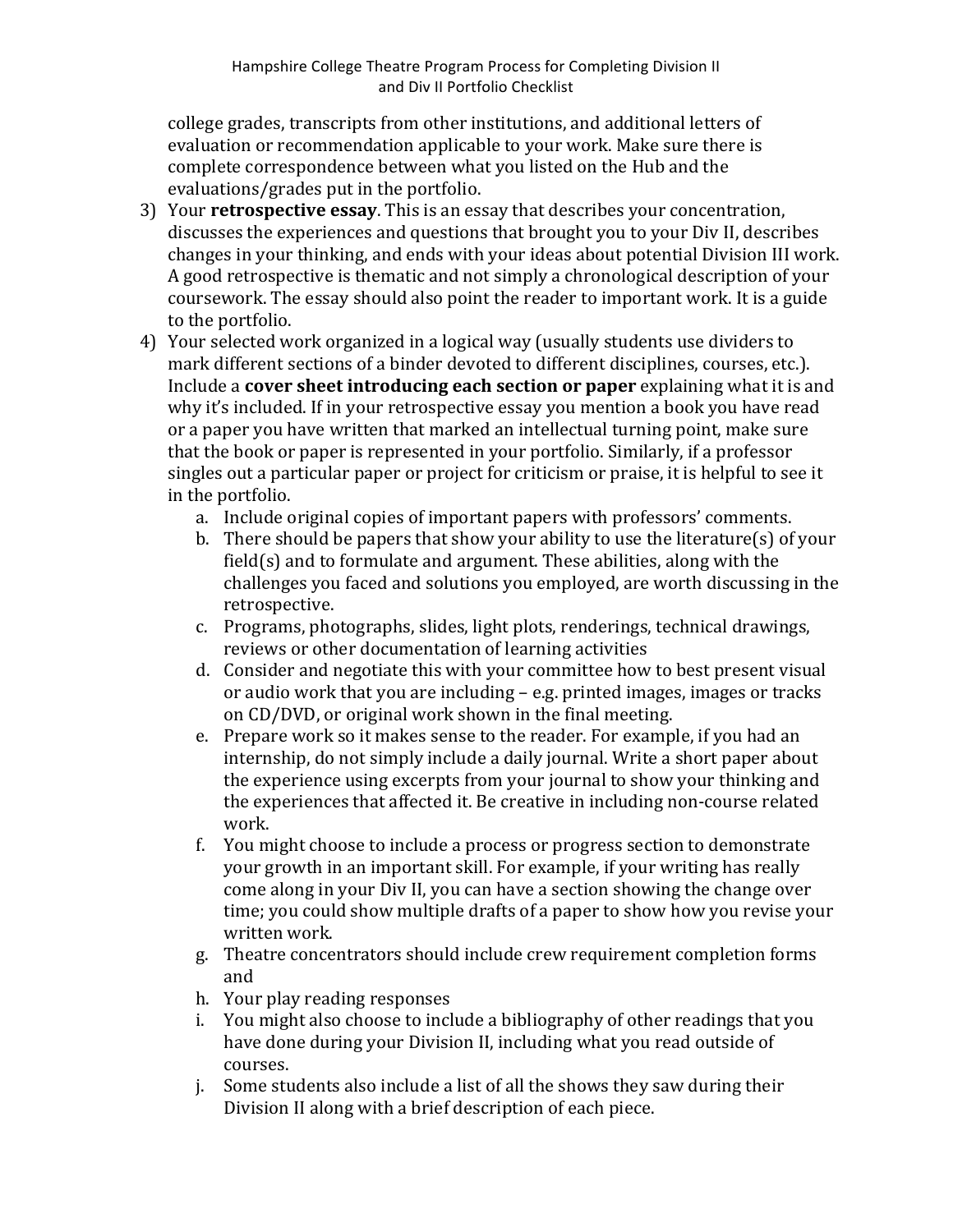- 5) Demonstration of how you met your **multiple cultural perspectives** expectation. It can occupy a section of the portfolio or be discussed in your retrospective, depending on what makes sense with regards to the way you met this expectation.
- 6) Demonstration of how you fulfilled your **community engaged learning requirement**. An evaluation from your CEL supervisor is preferred (but they can also sign off on the activity online or via email), a reflective essay, and accompanying documentation must be included in the Division II portfolio.

Course-related materials should document your best thinking or writing. Remember that the development of a portfolio is a special skill. For artists, it becomes a life-long experience. It will be an important part of your future survival.

A copy of the portfolio should be prepared for EACH member of the committee. **Committee members will need at least one full week to review it.** Traditionally your committee chair keeps their copy of the portfolio and your member will return their copy of the portfolio to you.

## **THE FINAL MEETING**

The final meeting of Div II is a special time. For some people there is a sense of terror. For others there is the sense of celebration. It sort of depends on your perspective. The purpose of the meeting is to bring some closure and review to the process of your Division II studies. The impetus for this discussion is the portfolio, especially the retrospective. That's why these documents are so important. The final meeting is also a time for candidly reviewing what you have done and what you need to do next, especially in preparing for your Div III. You should feel free during this meeting to ask you committee for their recommendations for the next level of your study. This meeting may also include questions that have come up as a result of reading your retrospective or reviewing the portfolio. Finally, this last meeting will serve as a springboard for your committee chair in writing your Div II evaluation. Usually these meetings are real celebrations, complete with food and laughter. Everyone hopes yours will be as successful!

In preparing for your final Division II meeting, you need to do the following:

- 1) Make sure you and your committee members are happy with your **contract**. If it needs revision, revise it on the Hub and contact your chair and member(s) to review and approve it.
- 2) Make it clear in your contract how you met your **multiple cultural perspective** requirement.
- 3) Get your **CEL-2** elements together on the Hub and make sure the chair of your committee has already signed off on this endeavor. The sponsor of your activity will also need to confirm that you completed your work with them.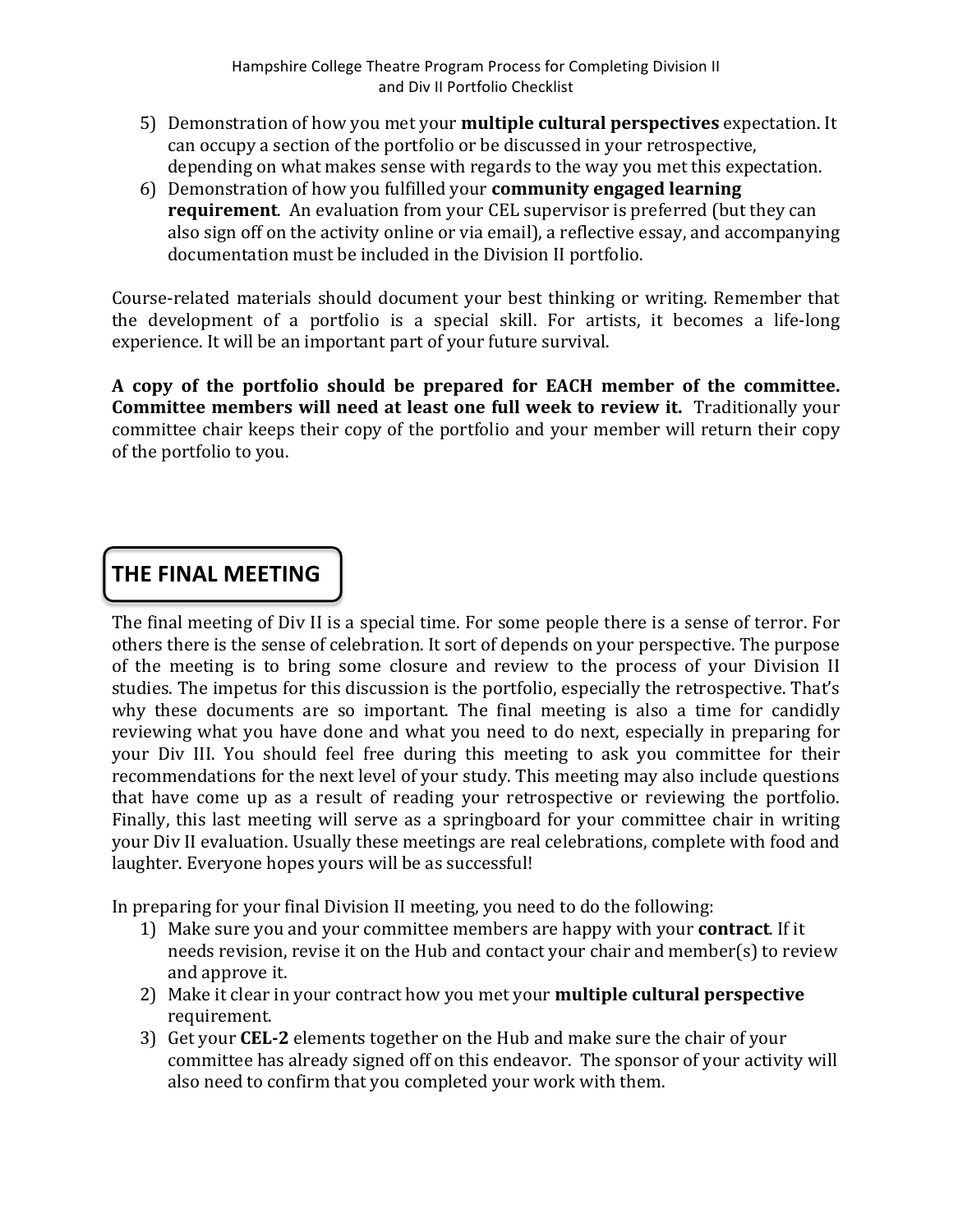- 4) Prepare your Div II **portfolio** and get copies to your chair and member(s) at an agreed upon date (generally 1-2 weeks before the final meeting).
- 5) For your final meeting, be prepared to talk about the nature of the concentration (how would you describe it to the outside world?) and your learning. Also expect to  $\ddot{\text{d}}$  discuss how your Division II leads to a possible Division III project. Use the meeting to help you organize your thoughts about Div III.